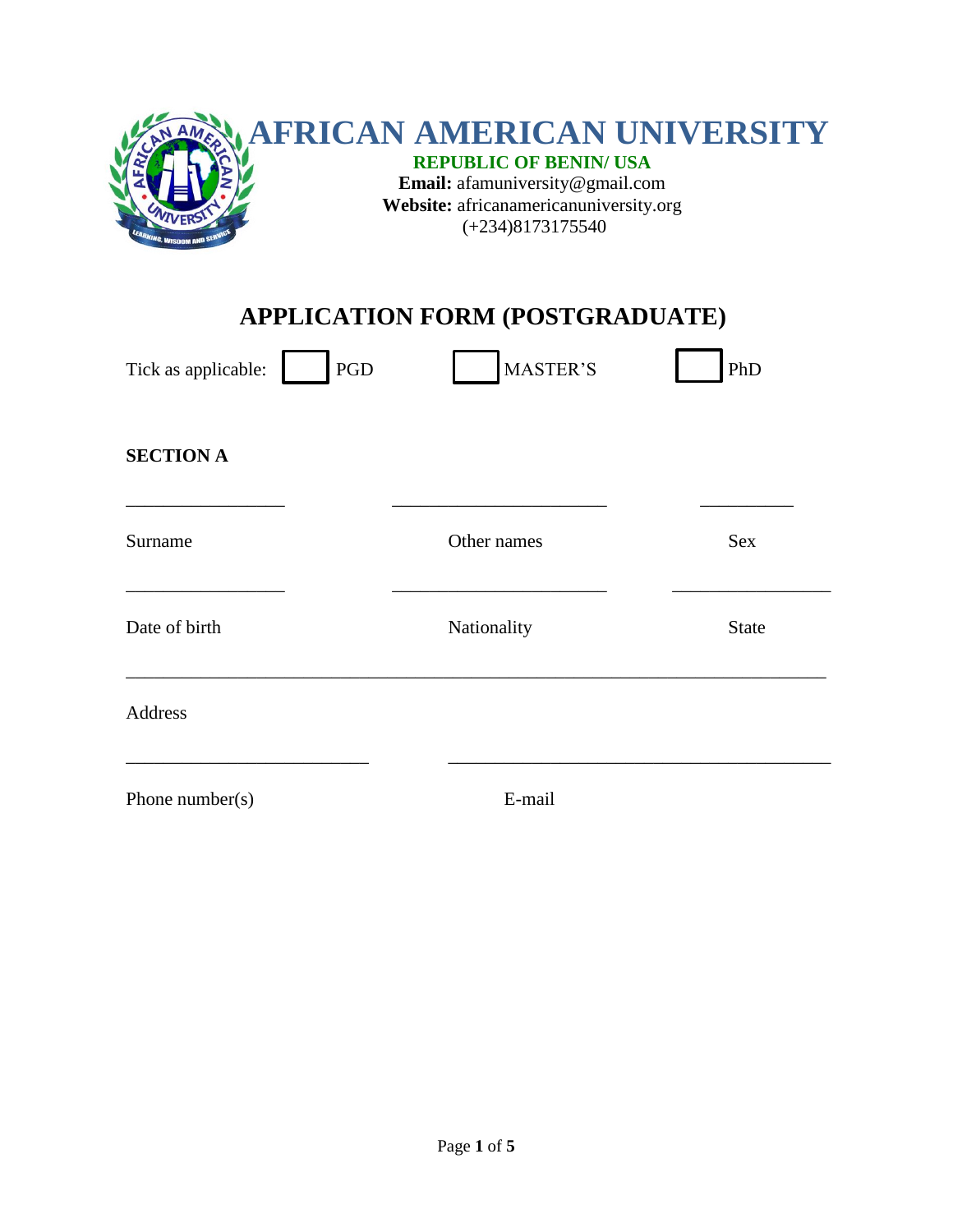Discipline (For Postgraduate Programme)

\_\_\_\_\_\_\_\_\_\_\_\_\_\_\_\_\_\_\_\_\_\_\_\_\_\_\_\_\_\_\_\_\_\_\_\_\_\_\_\_\_\_\_\_\_\_\_\_\_\_\_\_\_\_\_\_\_\_\_\_\_\_\_\_\_\_\_\_\_\_\_\_\_\_\_

### ACADEMIC QUALIFICATION(S): GCE/SSCE/NECO/NABTEB RESULT

| <b>SUBJECTS</b> | <b>GRADES</b> | <b>SUBJECTS</b> | <b>GRADES</b> | <b>OTHER</b><br><b>EQUIVALENT</b><br><b>EXAMINATIONS</b> |
|-----------------|---------------|-----------------|---------------|----------------------------------------------------------|
|                 |               |                 |               |                                                          |
|                 |               |                 |               |                                                          |
|                 |               |                 |               |                                                          |
|                 |               |                 |               |                                                          |
|                 |               |                 |               |                                                          |
|                 |               |                 |               |                                                          |

#### **SECTION C: RESEARCH DETAILS**

Major field in which you wish to study:

Proposed Title of Research: \_\_\_\_\_\_\_\_\_\_\_\_\_\_\_\_\_\_\_\_\_\_\_\_\_\_\_\_\_\_\_\_\_\_\_\_\_\_\_\_\_\_\_\_\_\_\_\_\_\_\_

Proposed Supervisor: \_\_\_\_\_\_\_\_\_\_\_\_\_\_\_\_\_\_\_\_\_\_\_\_\_\_\_\_\_\_\_\_\_\_\_\_\_\_\_\_\_\_\_\_\_\_\_\_\_\_\_\_\_\_\_\_

\_\_\_\_\_\_\_\_\_\_\_\_\_\_\_\_\_\_\_\_\_\_\_\_\_\_\_\_\_\_\_\_\_\_\_\_\_\_\_\_\_\_\_\_\_\_\_\_\_\_\_\_\_\_\_\_\_\_\_\_\_\_\_\_\_\_\_\_\_\_\_\_\_\_

\_\_\_\_\_\_\_\_\_\_\_\_\_\_\_\_\_\_\_\_\_\_\_\_\_\_\_\_\_\_\_\_\_\_\_\_\_\_\_\_\_\_\_\_\_\_\_\_\_\_\_\_\_\_\_\_\_\_\_\_\_\_\_\_\_\_\_\_\_\_\_\_\_\_

 $\mathcal{L}_\mathcal{L} = \{ \mathcal{L}_\mathcal{L} = \{ \mathcal{L}_\mathcal{L} = \{ \mathcal{L}_\mathcal{L} = \{ \mathcal{L}_\mathcal{L} = \{ \mathcal{L}_\mathcal{L} = \{ \mathcal{L}_\mathcal{L} = \{ \mathcal{L}_\mathcal{L} = \{ \mathcal{L}_\mathcal{L} = \{ \mathcal{L}_\mathcal{L} = \{ \mathcal{L}_\mathcal{L} = \{ \mathcal{L}_\mathcal{L} = \{ \mathcal{L}_\mathcal{L} = \{ \mathcal{L}_\mathcal{L} = \{ \mathcal{L}_\mathcal{$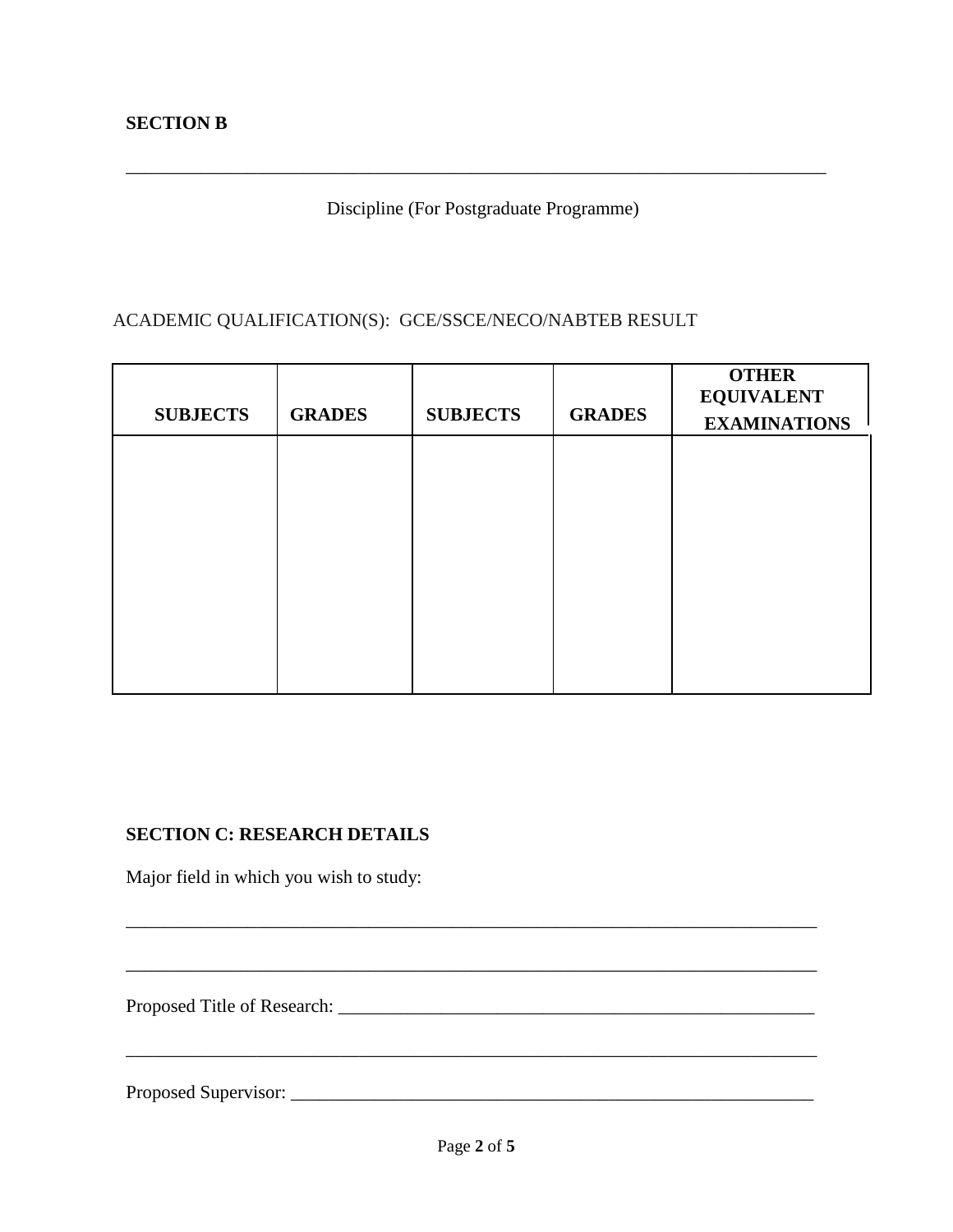## **SECTION D: ACADEMIC QUALIFICATION(S)**

Academic history (being with most recent qualification)

Give the names and addresses of Colleges and University/Universities attended with dates.

| <b>DEGREE</b> | <b>DATE OF REGISTRATION</b> | <b>DATE OF GRADUATION</b> | <b>INSTITUTION</b> |
|---------------|-----------------------------|---------------------------|--------------------|
|               |                             |                           |                    |
|               |                             |                           |                    |
|               |                             |                           |                    |
|               |                             |                           |                    |
|               |                             |                           |                    |
|               |                             |                           |                    |
|               |                             |                           |                    |
|               |                             |                           |                    |

#### **Membership of Professional Body/Bodies**

**(Attach Separate Sheet if Necessary)**

| <b>Names of Professional Body/Bodies</b> | Name(s) of Qualification(s) | Date(s) Awarded |
|------------------------------------------|-----------------------------|-----------------|
|                                          |                             |                 |
|                                          |                             |                 |
|                                          |                             |                 |
|                                          |                             |                 |
|                                          |                             |                 |
|                                          |                             |                 |
|                                          |                             |                 |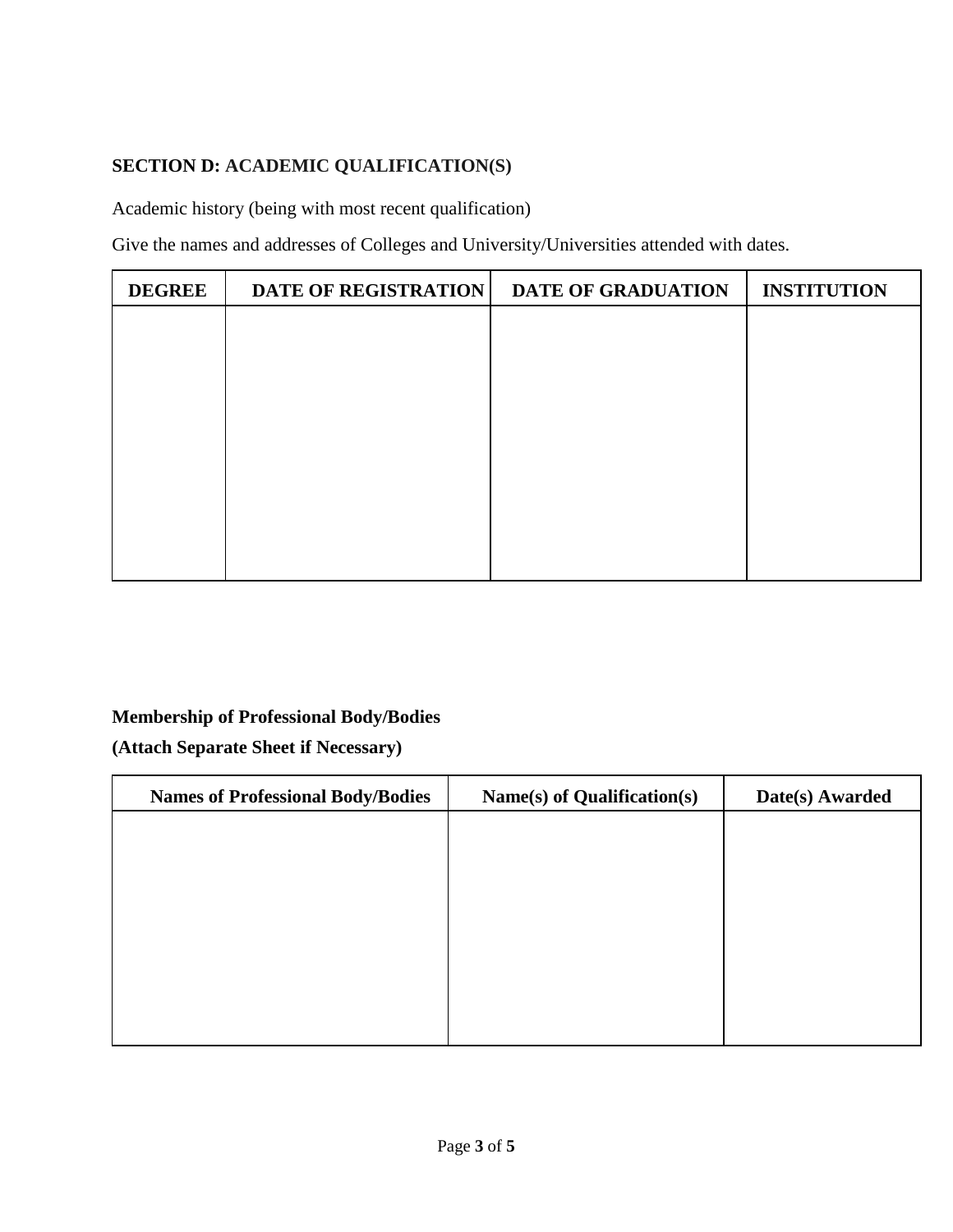#### **Employment Details:**

- 1. Are you currently employed: Yes Yes No
- 2. How many years of full time employment will you have completed by the end of this year?

#### **Please Provide Details**

| Name(s) of employer(s) | <b>Job Title(s)</b> | <b>Period Employed</b> |
|------------------------|---------------------|------------------------|
|                        |                     |                        |
|                        |                     |                        |
|                        |                     |                        |
|                        |                     |                        |
|                        |                     |                        |
|                        |                     |                        |

#### **Details of conference attended and papers Presented**

| <b>CONFERENCE</b> | <b>PAPER</b> |
|-------------------|--------------|
|                   |              |
|                   |              |
|                   |              |
|                   |              |
|                   |              |
|                   |              |

## **LEGAL DECLARATIONS OF INDEMNITY AND UNDERTAKING I, THE APPLICANT, AND I, THE PARENT/GUARDIAN/NEXT-OF-KIN OF THE APPLICANT/**

- 1. Acknowledge that the University does not accept responsibility for damage or loss in respect of property of the applicant or in respect of property brought onto University premises by the applicant.
- 2. Undertake during the orientation period and for any period during which I am a registered student, to be bound by the rules and regulations of the University for the time being in force, including the rules and regulations of any University residence, club or society to which I may be admitted or become a member and by any requirements or conditions imposed by the University on me as a prerequisite to my registration as a student of the University in any faculty.